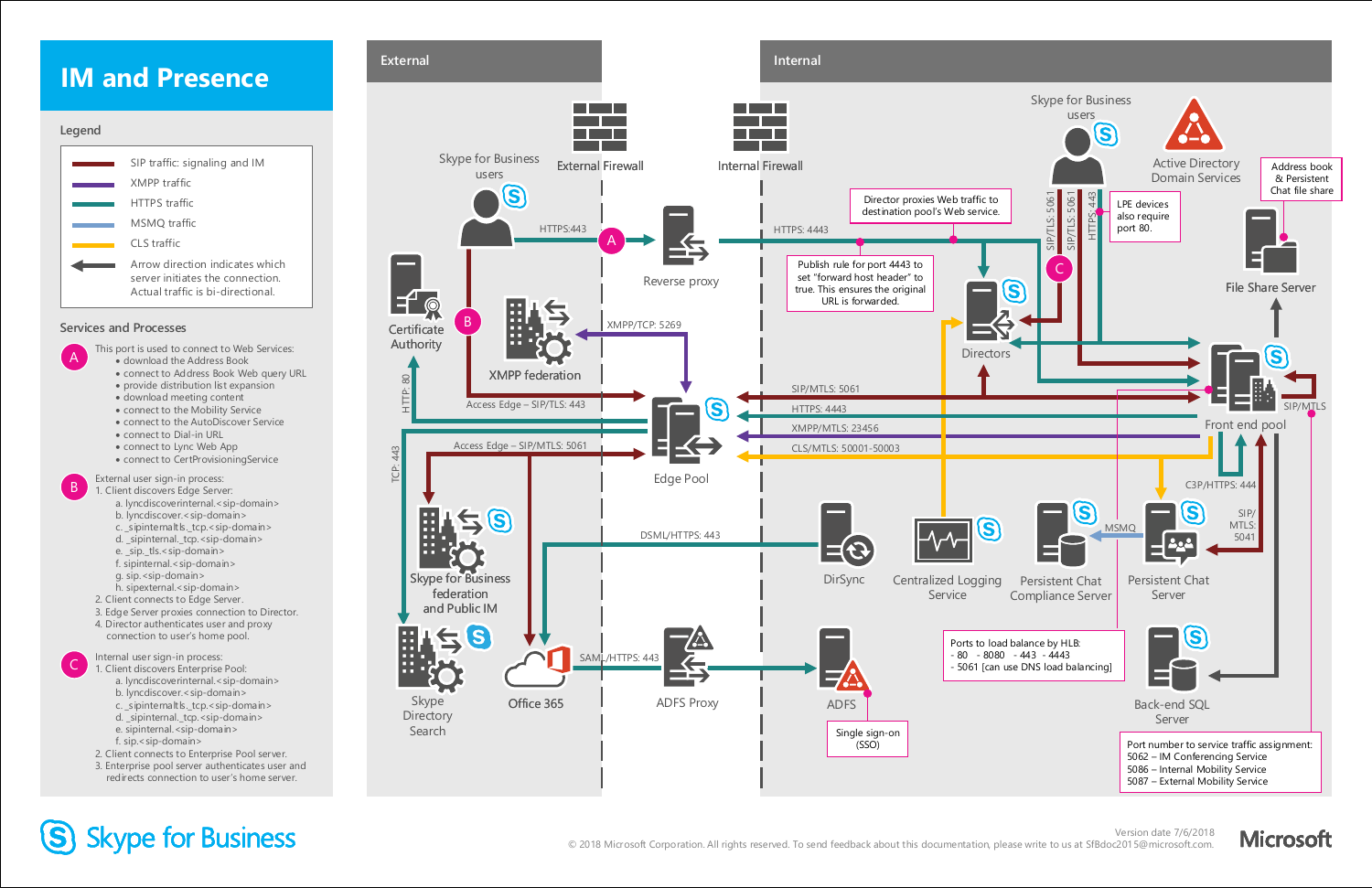### **A/V and Web Conferencing**

#### **Legend**







### S Skype for Business



conferencing content, including Powerpoint files and sharing.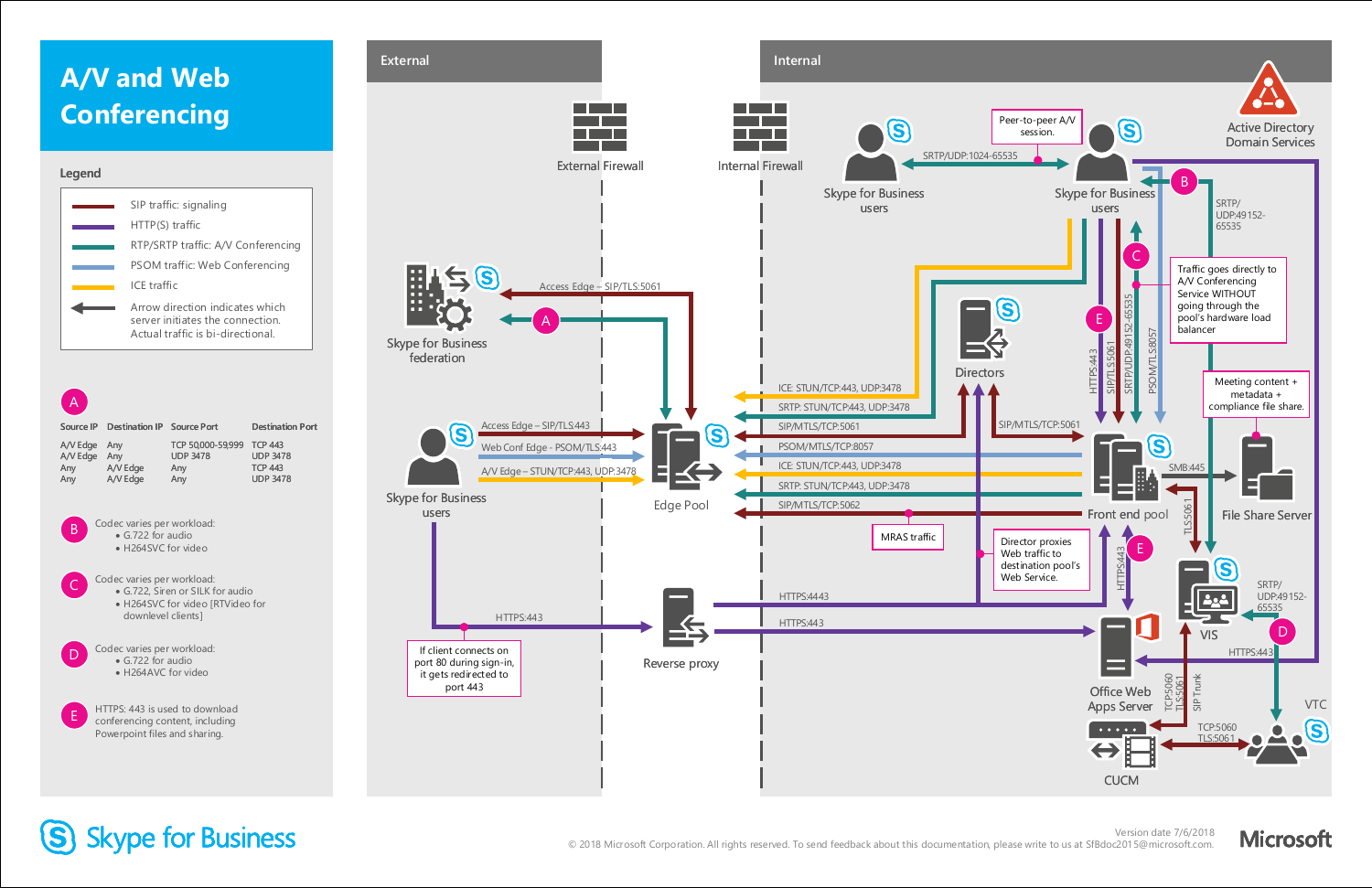### **Application Sharing**



Any

**Source IP** A/V Edge **Destination IP Source Port** Any A/V Edge TCP 50,000-59,999 TCP 443 Any **Destination Port** TCP 443

#### **Legend**



### S Skype for Business

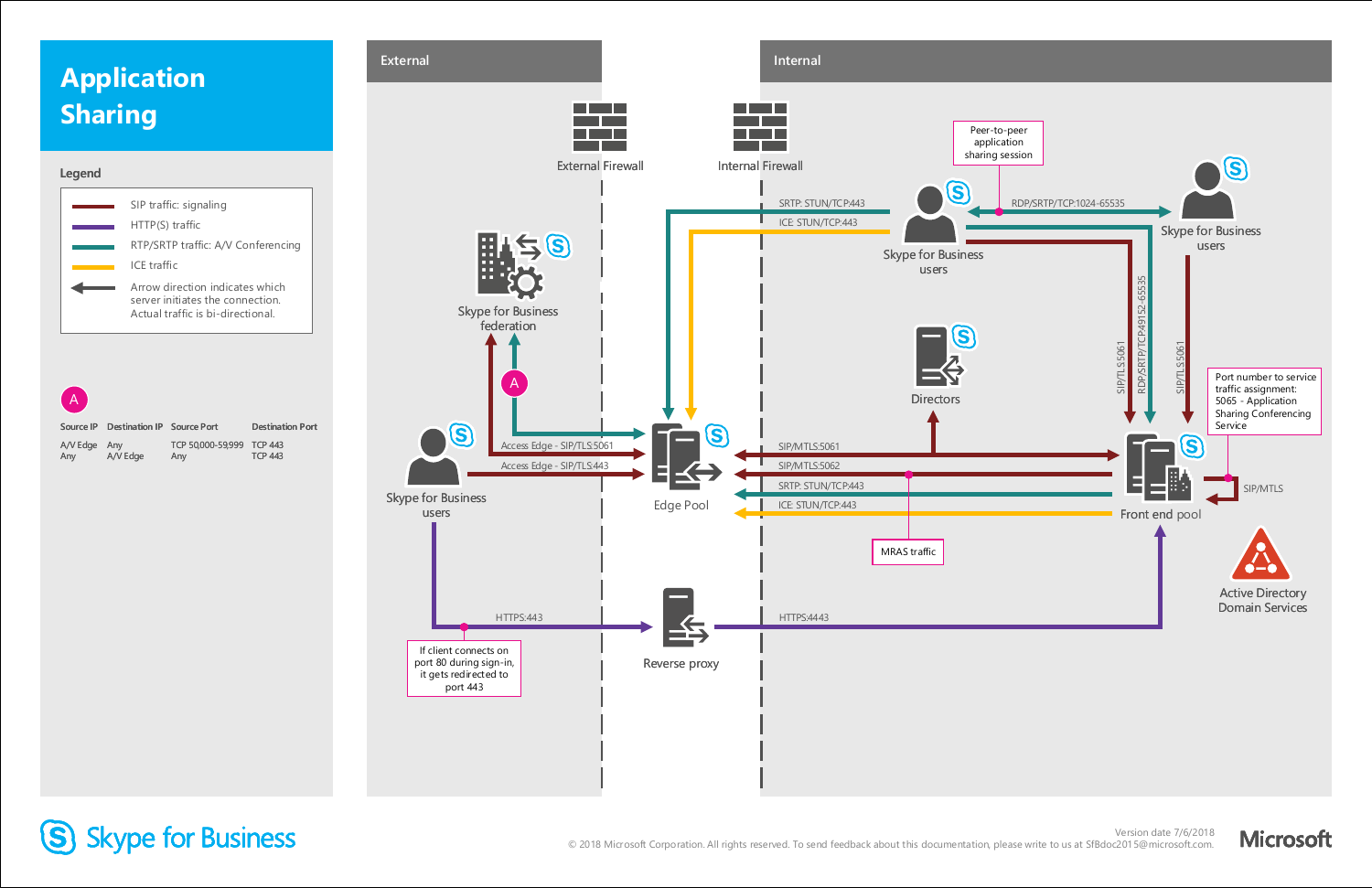

### (S) Skype for Business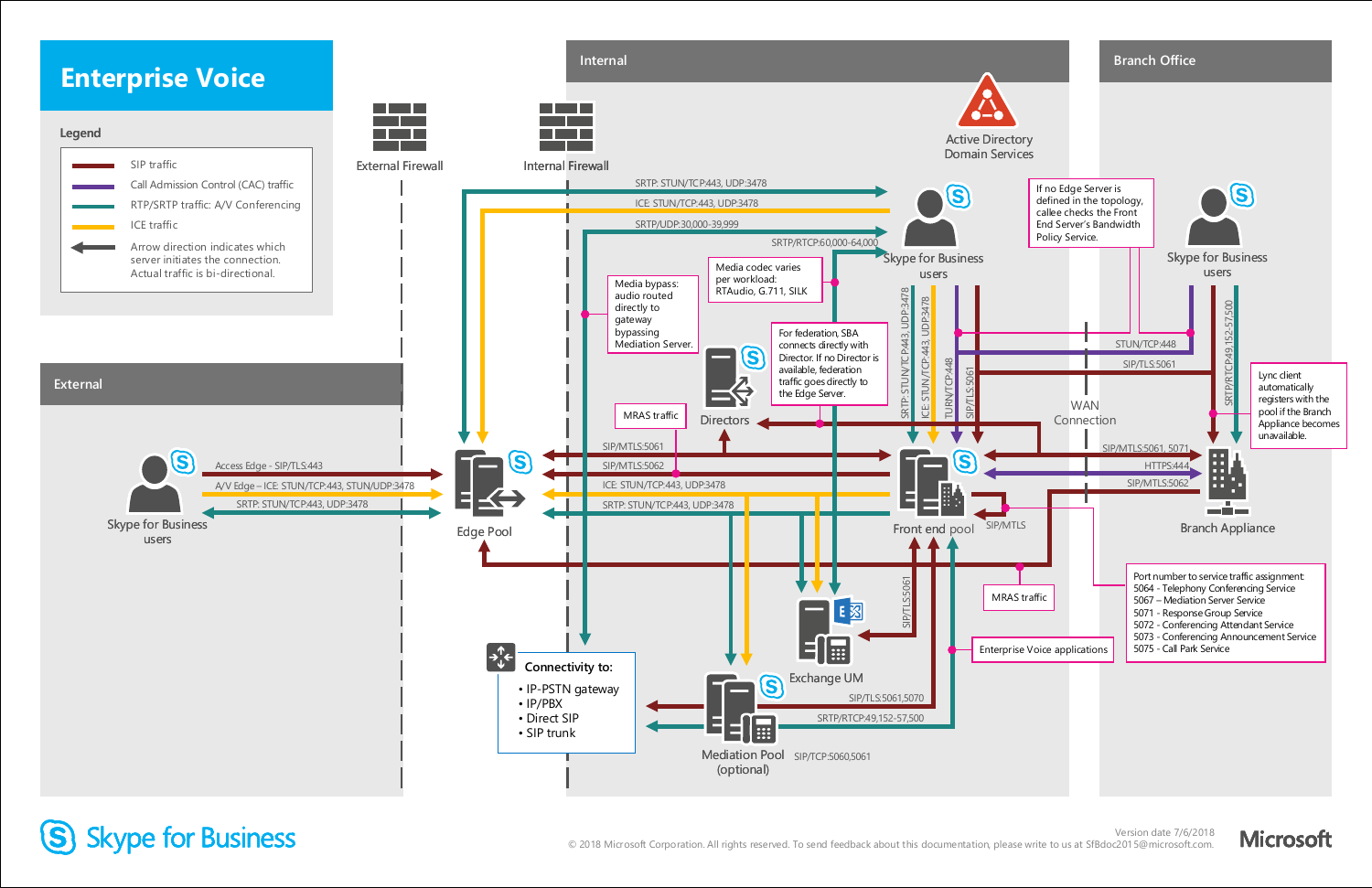### **Certificate Requirements**

#### **Core elements Additional elements**

#### **Exchange UM Server**



FQDN: umsrv.<ad-domain> Certificate SN: umsrv.<ad-domain> Certificate SAN: N/A EKU: server Root certificate: private CA

**Branch Appliance** 



FODN: sba.<ad-domain> Certificate SN: sba.<ad-domain> Certificate SAN: sba.<ad-domain> EKU: server Root certificate: private CA

External FQDN: access.<sip-domain> Certificate SN: access.<sip-domain> Certificate SAN: access.<sip-domain>, sip.<sip-domain>, conf.<sip-domain>

### **Edge Server 1, Edge Server 2**

internal.<ad-domain> Certificate SN: internal.<ad-domain> Certificate SAN: EKU: server Root certificate: private CA

#### **Edge Servers**



### **Front End Server 1, Front End Server 2**

FQDN: pool.<ad-domain> Certificate SN: pool. < ad-domain> Certificate SAN: pool.<ad-domain>, fe.<ad-domain>, sip.<sip-domain>, lyncdiscoverinternal.<sip-domain>, lyncdiscover.<sip-domain>, admin URL, meet URL, dial-in URL, EKU: server Root certificate: private CA

Certificate SAN: external Web Service FQDN, lyncdiscover.<sip-domain>, meet URL, dial-in URL, OwaExtWeb.<sip-domain>

Certificate SN: OwaExtWeb.<sip-domain> Certificate SAN: wacsrv1.<ad-domain> Certificate SAN: wacsrv2.<ad-domain> EKU: server Root certificate: private CA

# S Skype for Business

#### **Front End Pool**



**Directors**

# S

#### **Director 1, Director 2**

FQDN: dir.<ad-domain> Certificate SN: dir.<ad-domain> Certificate SAN: dir.<ad-domain>, sipinternal.<sip-domain>, sip.<sip-domain>, lyncdiscoverinternal.<sip-domain>, lyncdiscover.<sip-domain>, admin URL, meet URL, dial-in URL EKU: server Root certificate: private CA

#### **Reverse proxy**



FQDN: external Web Service FQDN Certificate SN: external Web Service FQDN

EKU: server Root certificate: public CA

#### **Office Web Apps Server**



FQDN: OwaExtWeb.<sip-domain>

#### **Persistent Chat Server**



FODN: chatsry.<ad-domain> Certificate SN: chatsrv.<ad-domain> Certificate SAN: N/A EKU: server, client Root certificate: private CA



EKU: server Root certificate: public CA

Version date 7/6/2018

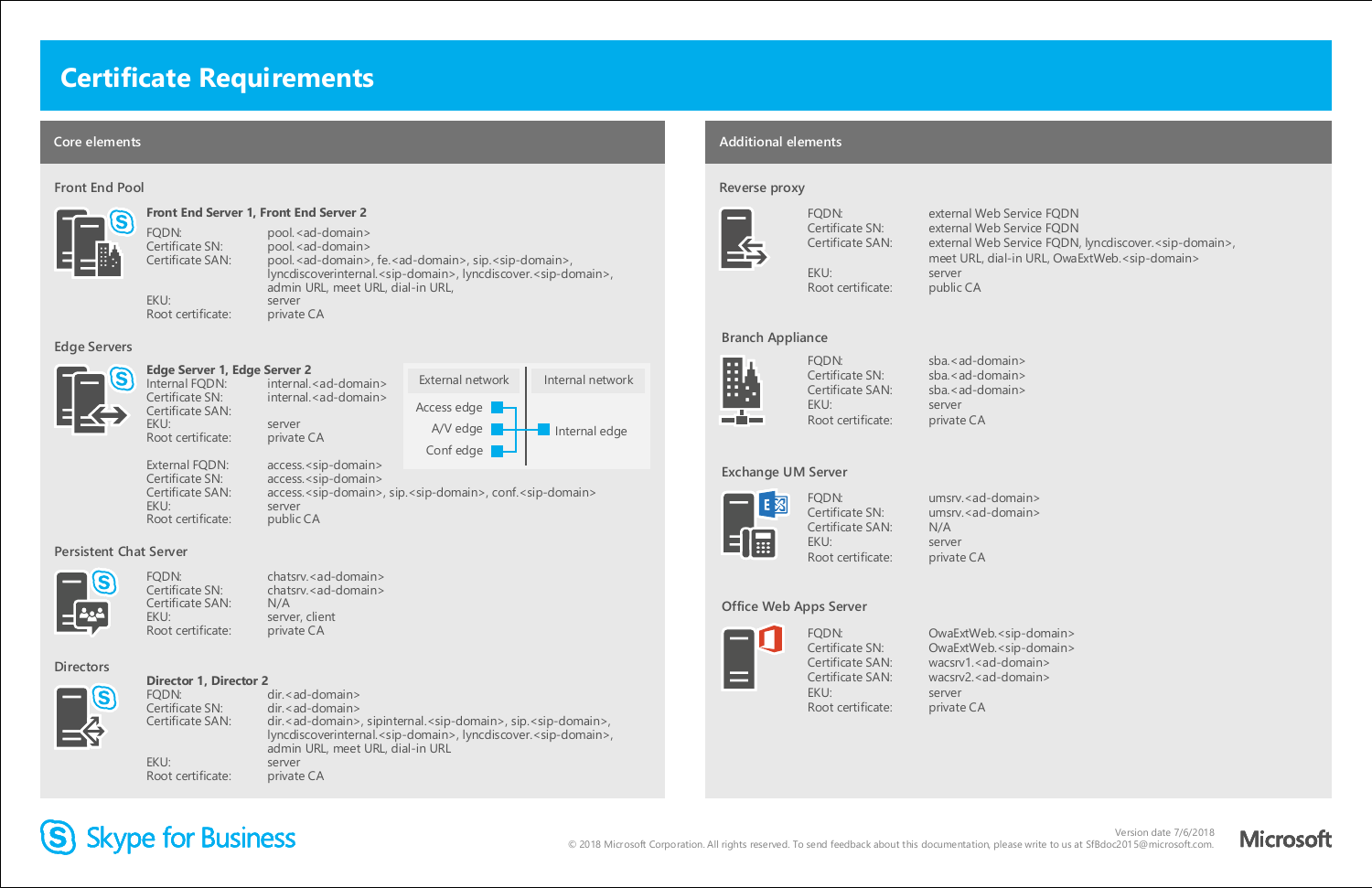### **CMS**



The Central Management Store provides a robust, schematized storage of the data needed to define, set up, maintain, administer, describe, and operate a Skype for Business Server deployment. It also validates the data to ensure configuration consistency.

All changes to this configuration data happen at the Central Management store, eliminating "out-of-sync" issues. Read-only copies of the data are replicated to all servers in the topology, including Edge Servers and Survivable Branch Appliances.



## S Skype for Business

The Active Directory Domain Services (AD DS) are still used to store basic user information, such as the user's SIP URI and phone number. User policy information is stored in the Central Management store. The use of Active Directory Domain Services (AD DS) also provides backward compatibility with earlier releases of Lync Server.

To administer servers and services, you use Skype for Business Server Management Shell or the Skype for Business Server Control Panel, which then configure the settings in the Central Management store. The Central Management Server, which runs on one Front End pool or one Standard Edition server in your deployment, replicates the configuration changes to all of the servers in your deployment.

Version date 7/6/2018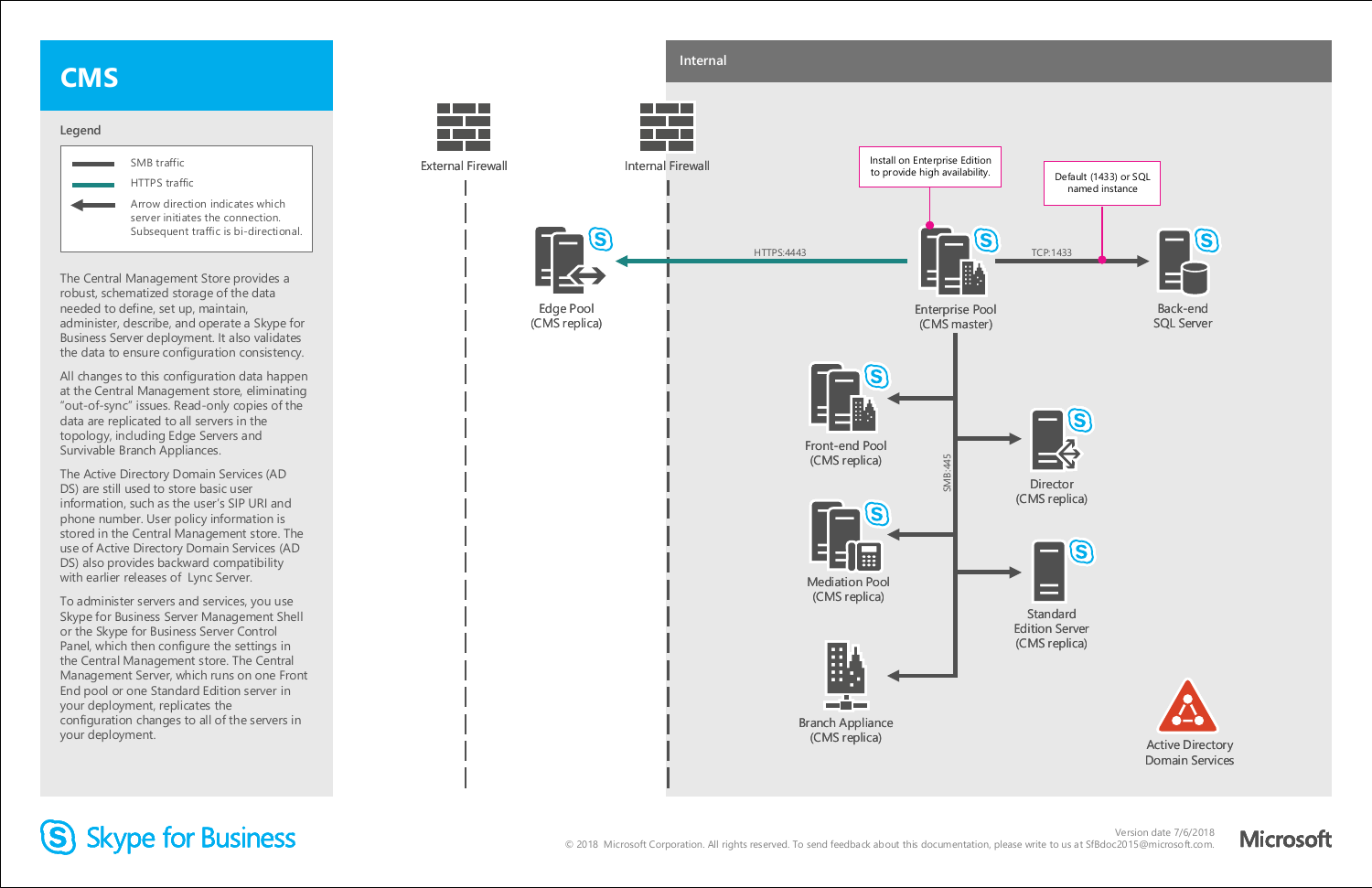### **DNS Configuration**

### **Internal DNS Configuration**

| <b>DNS Type Value</b><br>SRV<br>$\overline{A}$<br>$\overline{A}$<br>A<br>$\overline{A}$<br>$\overline{A}$ | _sipinternaltls._tcp. <sip-domain><br/>A/CNAME lyncdiscoverinternal.<sip-domain><br/>Pool FQDN<br/>admin URL<br/>meet URL<br/>dial-in URL<br/>internal Web Services FQDN</sip-domain></sip-domain> | <b>Enterprise Edition Resolution Standard Edition Resolution</b><br>pool FQDN<br>HLB FE Pool VIP<br>individual FE IPs<br>HLB FE Pool VIP<br>HLB FE Pool VIP<br>HLB FE Pool VIP<br>HLB FE Pool VIP | pool FQDN<br>pool IP address<br>pool IP address<br>pool IP address<br>pool IP address<br>pool IP address<br>pool IP address | <b>Purpose</b><br>internal user access<br>internal AutoDiscover Service<br>Internal pool name<br>Lync Server Control Panel (LSCP)<br>Lync Server Web Service<br>Lync Server Web Service<br>Lync Server Web Service |
|-----------------------------------------------------------------------------------------------------------|----------------------------------------------------------------------------------------------------------------------------------------------------------------------------------------------------|---------------------------------------------------------------------------------------------------------------------------------------------------------------------------------------------------|-----------------------------------------------------------------------------------------------------------------------------|--------------------------------------------------------------------------------------------------------------------------------------------------------------------------------------------------------------------|
| $\overline{A}$                                                                                            | external Web Services FQDN                                                                                                                                                                         |                                                                                                                                                                                                   |                                                                                                                             | Reverse proxy public IP address Reverse proxy public IP address Proxied to Lync Server Web Service                                                                                                                 |

### **External DNS Configuration**

| <b>DNS Type</b> | <b>Value</b>                                      | <b>Resolution</b>                                                             | <b>Purpose</b>                     |
|-----------------|---------------------------------------------------|-------------------------------------------------------------------------------|------------------------------------|
| <b>SRV</b>      | _sipfederationtls._tcp. <sip-domain></sip-domain> | Access Edge FQDN: access. < sip-domain> Federation and public IM connectivity |                                    |
| <b>SRV</b>      | _sip._tls. < sip-domain>                          | Access Edge FQDN: access. < sip-domain> external user access                  |                                    |
| <b>SRV</b>      | _xmpp-server._tcp. <sip-domain></sip-domain>      | Access Edge FQDN: access. < sip-domain> XMPP federation                       |                                    |
| $\overline{A}$  | sip. <sip-domain></sip-domain>                    | Access Edge FQDN: access. < sip-domain> locate Edge Server                    |                                    |
| A               | Access Edge FQDN: access. < sip-domain>           | Access Edge IP address                                                        | Edge Server Access edge            |
| A               | A/V Edge FQDN: av. <sip-domain></sip-domain>      | A/V Edge IP address                                                           | Edge Server A/V edge               |
| A               | Conf Edge FQDN: conf. <sip-domain></sip-domain>   | Conf Edge IP address                                                          | Edge Server Confedge               |
| A/CNAME         | lyncdiscover. <sip-domain></sip-domain>           | reverse proxy public IP address                                               | external AutoDiscover Service      |
| $\overline{A}$  | meet URL                                          | reverse proxy public IP address                                               | proxied to Lync Server Web Service |
| A               | dial-in URL                                       | reverse proxy public IP address                                               | proxied to Lync Server Web Service |
| A               | external Web Services FQDN                        | reverse proxy public IP address                                               | proxied to Lync Server Web Service |

#### **OWA**

| <b>DNS Type Value</b> |                              | <b>Office Web Apps Farm Resolution</b>           | <b>Office Web Apps Server Resolution</b> | <b>Purpose</b>                                   |
|-----------------------|------------------------------|--------------------------------------------------|------------------------------------------|--------------------------------------------------|
| AA                    | OWA internal URL HLB OWA VIP |                                                  | OWA server IP                            | internal user access to PowerPoint Presentations |
| $\overline{A}$        |                              | OWA external URL Reverse proxy public IP address | Reverse proxy public IP address          | external user access to PowerPoint Presentations |

# S Skype for Business

Version date 7/6/2018